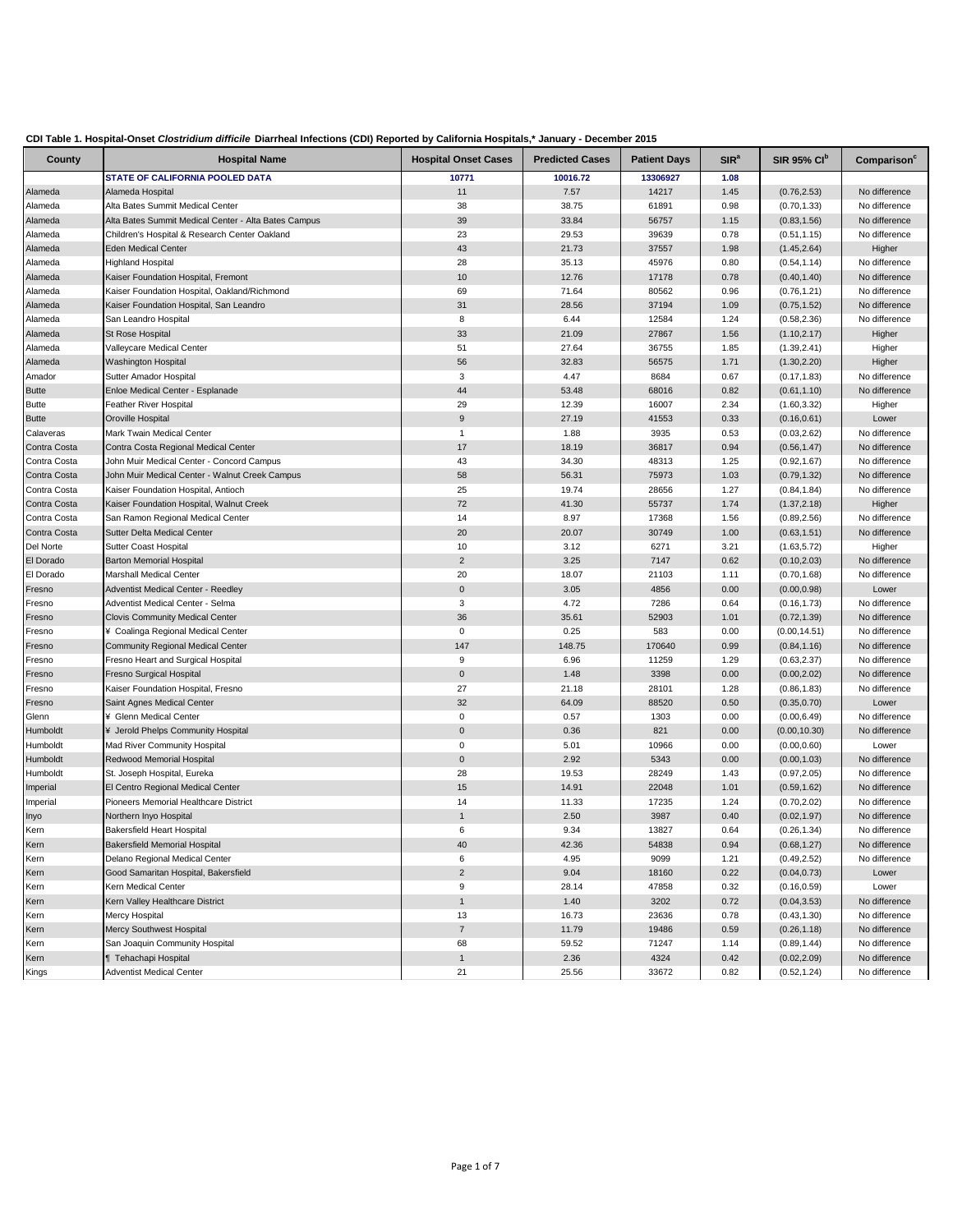|                            | STATE OF CALIFORNIA POOLED DATA                               | 10771<br>$\Omega$  | 10016.72       | 13306927      | 1.08         |               |                                |
|----------------------------|---------------------------------------------------------------|--------------------|----------------|---------------|--------------|---------------|--------------------------------|
| Kings                      | Central Valley General Hospital                               |                    | 3.06           | 5108          | 0.00         | (0.00, 0.98)  | Lower                          |
| Lake<br>Lake               | St. Helena Hospital - Clearlake<br>Sutter Lakeside Hospital   | 1<br>9             | 2.29<br>3.46   | 5092<br>6424  | 0.44<br>2.60 | (0.02, 2.16)  | No difference                  |
|                            |                                                               | $\mathbf 0$        |                | 4045          |              | (1.27, 4.77)  | Higher                         |
| Lassen                     | Banner Lassen Medical Center                                  | 67                 | 2.43<br>66.67  | 81767         | 0.00         | (0.00, 1.23)  | No difference<br>No difference |
| Los Angeles<br>Los Angeles | Antelope Valley Hospital                                      | 42                 | 25.04          | 37652         | 1.01<br>1.68 | (0.79, 1.27)  |                                |
|                            | <b>Beverly Hospital</b>                                       |                    |                |               |              | (1.23, 2.25)  | Higher                         |
| Los Angeles                | California Hospital Medical Center - Los Angeles              | 10                 | 44.12          | 66169         | 0.23         | (0.12, 0.40)  | Lower                          |
| Los Angeles                | Catalina Island Medical Center<br>Cedars-Sinai Medical Center | $\mathbf 0$<br>284 | 0.10<br>216.22 | 234<br>234830 | 1.31         |               |                                |
| Los Angeles                |                                                               |                    |                |               |              | (1.17, 1.47)  | Higher                         |
| Los Angeles                | Centinela Hospital Medical Center                             | 40                 | 53.54          | 69798         | 0.75         | (0.54, 1.01)  | No difference                  |
| Los Angeles                | Children's Hospital Los Angeles                               | 81                 | 69.46          | 88188         | 1.17         | (0.93, 1.44)  | No difference                  |
| Los Angeles                | <b>1</b> Citrus Valley Medical Center - IC Campus             | 35                 | 47.54          | 60949         | 0.74         | (0.52, 1.01)  | No difference                  |
| Los Angeles                | City of Hope Helford Clinical Research Hospital               | 79                 | 36.83          | 63290         | 2.15         | (1.71, 2.66)  | Higher                         |
| Los Angeles                | College Medical Center                                        | $\boldsymbol{9}$   | 26.97          | 38268         | 0.33         | (0.16, 0.61)  | Lower                          |
| Los Angeles                | Community Hospital Long Beach                                 | 15                 | 12.02          | 16157         | 1.25         | (0.73, 2.01)  | No difference                  |
| Los Angeles                | Community Hospital of Huntington Park                         | $\mathbf{1}$       | 6.11           | 13706         | 0.16         | (0.01, 0.81)  | Lower                          |
| Los Angeles                | Earl & Loraine Miller Children's Hospital                     | 19                 | 39.65          | 53663         | 0.48         | (0.30, 0.73)  | Lower                          |
| Los Angeles                | East Los Angeles Doctors Hospital                             | 3                  | 7.95           | 16230         | 0.38         | (0.10, 1.03)  | No difference                  |
| Los Angeles                | Encino Hospital Medical Center                                | 5                  | 6.10           | 8248          | 0.82         | (0.30, 1.82)  | No difference                  |
| Los Angeles                | Foothill Presbyterian Hospital-Johnston Memorial              | 15                 | 14.86          | 20922         | 1.01         | (0.59, 1.63)  | No difference                  |
| Los Angeles                | <b>Garfield Medical Center</b>                                | 61                 | 36.84          | 51616         | 1.66         | (1.28, 2.11)  | Higher                         |
| Los Angeles                | Glendale Adventist Medical Center                             | 58                 | 55.84          | 72390         | 1.04         | (0.80, 1.33)  | No difference                  |
| Los Angeles                | Glendale Memorial Hospital and Health Center                  | 48                 | 31.38          | 41266         | 1.53         | (1.14, 2.01)  | Higher                         |
| Los Angeles                | Good Samaritan Hospital, Los Angeles                          | 36                 | 33.94          | 52531         | 1.06         | (0.75, 1.45)  | No difference                  |
| Los Angeles                | Hollywood Presbyterian Medical Center                         | 23                 | 40.52          | 66366         | 0.57         | (0.37, 0.84)  | Lower                          |
| Los Angeles                | Huntington Memorial Hospital                                  | 83                 | 86.35          | 107240        | 0.96         | (0.77, 1.19)  | No difference                  |
| Los Angeles                | Kaiser Foundation Hospital, Baldwin Park                      | 40                 | 34.46          | 42865         | 1.16         | (0.84, 1.57)  | No difference                  |
| Los Angeles                | Kaiser Foundation Hospital, Downey                            | 63                 | 54.51          | 70520         | 1.16         | (0.90, 1.47)  | No difference                  |
| Los Angeles                | Kaiser Foundation Hospital, Los Angeles                       | 119                | 94.49          | 107755        | 1.26         | (1.05, 1.50)  | Higher                         |
| Los Angeles                | Kaiser Foundation Hospital, Panorama City                     | 24                 | 23.04          | 35414         | 1.04         | (0.68, 1.53)  | No difference                  |
| Los Angeles                | Kaiser Foundation Hospital, South Bay                         | 63                 | 41.19          | 51098         | 1.53         | (1.19, 1.94)  | Higher                         |
| Los Angeles                | Kaiser Foundation Hospital, West LA                           | 37                 | 25.04          | 38205         | 1.48         | (1.06, 2.02)  | Higher                         |
| Los Angeles                | Kaiser Foundation Hospital, Woodland Hills                    | 43                 | 32.14          | 42460         | 1.34         | (0.98, 1.79)  | No difference                  |
| Los Angeles                | Keck Hospital of USC                                          | 72                 | 73.60          | 84150         | 0.98         | (0.77, 1.23)  | No difference                  |
| Los Angeles                | LAC+USC Medical Center                                        | 85                 | 141.59         | 160538        | 0.60         | (0.48, 0.74)  | Lower                          |
| Los Angeles                | LAC/Harbor-UCLA Medical Center                                | 62                 | 79.43          | 92344         | 0.78         | (0.60, 0.99)  | Lower                          |
| Los Angeles                | LAC/Olive View-UCLA Medical Center                            | 30                 | 49.89          | 61594         | 0.60         | (0.41, 0.85)  | Lower                          |
| Los Angeles                | LAC/Rancho Los Amigos National Rehabilitation Ctr             | $\overline{2}$     | 18.52          | 34112         | 0.11         | (0.02, 0.36)  | Lower                          |
| Los Angeles                | Lakewood Regional Medical Center                              | 14                 | 21.60          | 39906         | 0.65         | (0.37, 1.06)  | No difference                  |
| Los Angeles                | Long Beach Memorial Medical Center                            | 138                | 84.23          | 102536        | 1.64         | (1.38, 1.93)  | Higher                         |
| Los Angeles                | Los Angeles Community Hospital                                | 12                 | 26.66          | 53532         | 0.45         | (0.24, 0.77)  | Lower                          |
| Los Angeles                | Marina Del Rey Hospital                                       | 21                 | 7.92           | 15272         | 2.65         | (1.69, 3.98)  | Higher                         |
| Los Angeles                | Memorial Hospital of Gardena                                  | 15                 | 24.14          | 49102         | 0.62         | (0.36, 1.00)  | No difference                  |
| Los Angeles                | Methodist Hospital of Southern California                     | 64                 | 54.51          | 66955         | 1.17         | (0.91, 1.49)  | No difference                  |
| Los Angeles                | ¥ Miracle Mile Medical Center                                 | $\mathbf 0$        | 0.20           | 465           | 0.00         | (0.00, 18.19) | No difference                  |
| Los Angeles                | <b>Mission Community Hospital</b>                             | 16                 | 11.04          | 21053         | 1.45         | (0.86, 2.30)  | No difference                  |
| Los Angeles                | Northridge Hospital Medical Center                            | 42                 | 42.42          | 45670         | 0.99         | (0.72, 1.33)  | No difference                  |
| Los Angeles                | Olympia Medical Center                                        | 49                 | 20.70          | 28173         | 2.37         | (1.77, 3.10)  | Higher                         |
| Los Angeles                | PIH Hospital - Downey                                         | 26                 | 21.31          | 26753         | 1.22         | (0.81, 1.76)  | No difference                  |
| Los Angeles                | Pacific Alliance Medical Center                               | 14                 | 18.15          | 28618         | 0.77         | (0.44, 1.26)  | No difference                  |
| Los Angeles                | Pacifica Hospital of the Valley                               | $\overline{2}$     | 10.67          | 21754         | 0.19         | (0.03, 0.62)  | Lower                          |
| Los Angeles                | Palmdale Regional Medical Center                              | 42                 | 27.12          | 37341         | 1.55         | (1.13, 2.07)  | Higher                         |
| Los Angeles                | Pomona Valley Hospital Medical Center                         | 97                 | 67.28          | 76919         | 1.44         | (1.18, 1.75)  | Higher                         |
| Los Angeles                | Presbyterian Intercommunity Hospital                          | 45                 | 46.52          | 67312         | 0.97         | (0.71, 1.28)  | No difference                  |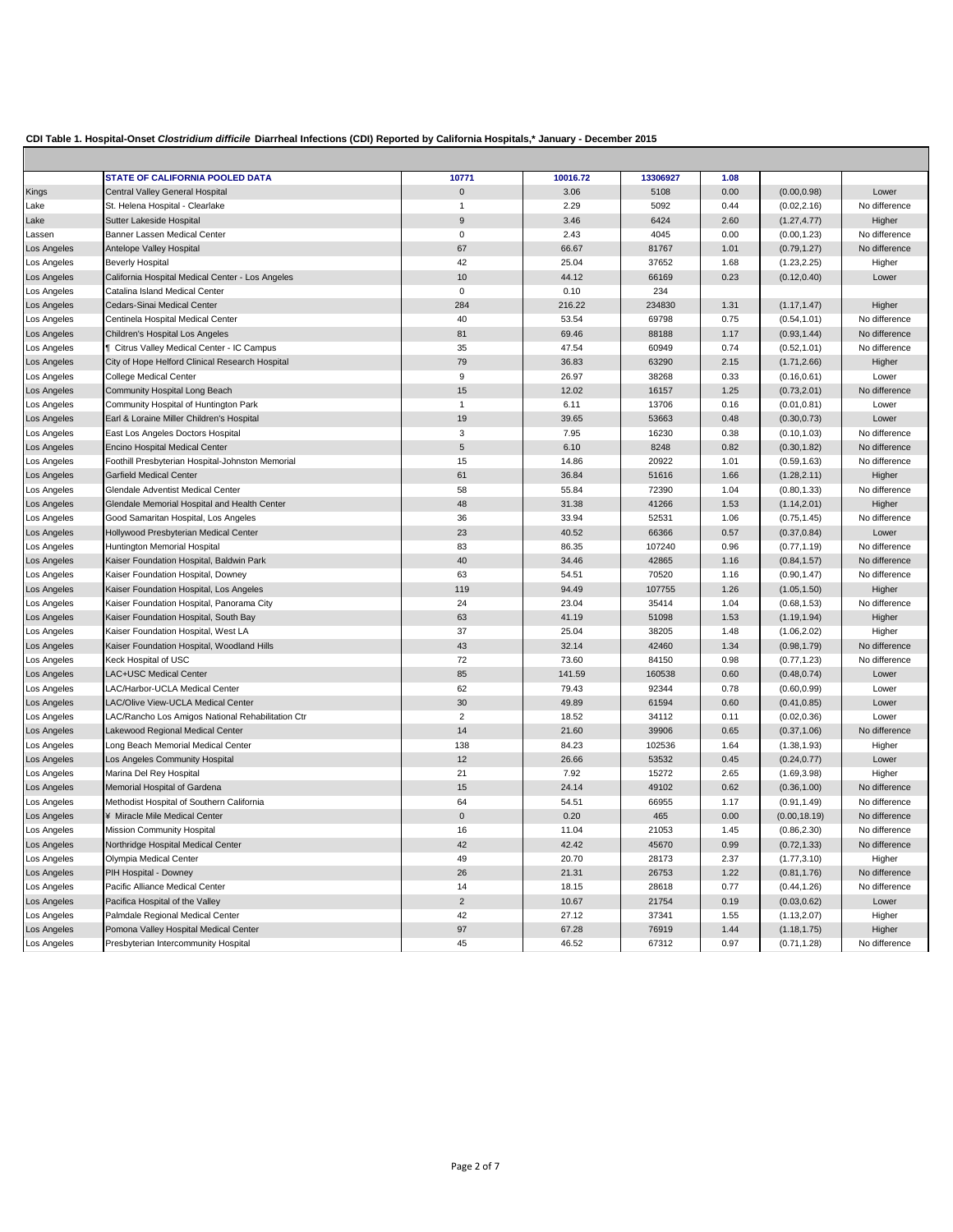$\mathbf{r}$ 

|             | <b>STATE OF CALIFORNIA POOLED DATA</b>                      | 10771          | 10016.72 | 13306927 | 1.08 |               |               |
|-------------|-------------------------------------------------------------|----------------|----------|----------|------|---------------|---------------|
| Los Angeles | Providence Holy Cross Medical Center                        | 60             | 55.85    | 72335    | 1.07 | (0.83, 1.37)  | No difference |
| Los Angeles | Providence Little Company of Mary Medical Center San Pedro  | 14             | 17.63    | 27101    | 0.79 | (0.45, 1.30)  | No difference |
| Los Angeles | Providence Little Company of Mary Medical Center Torrance   | 33             | 38.44    | 69078    | 0.86 | (0.60, 1.19)  | No difference |
| Los Angeles | Providence Saint John's Health Center                       | 42             | 37.79    | 54390    | 1.11 | (0.81, 1.49)  | No difference |
| Los Angeles | Providence Saint Joseph Medical Center                      | 88             | 45.55    | 50282    | 1.93 | (1.56, 2.37)  | Higher        |
| Los Angeles | Providence Tarzana Medical Center                           | 50             | 42.13    | 52340    | 1.19 | (0.89, 1.55)  | No difference |
| Los Angeles | Ronald Reagan UCLA Medical Center                           | 142            | 132.47   | 145636   | 1.07 | (0.91, 1.26)  | No difference |
| Los Angeles | Saint Francis Medical Center                                | 38             | 47.21    | 83092    | 0.81 | (0.58, 1.09)  | No difference |
| Los Angeles | <b>1</b> Saint Vincent Medical Center                       | 20             | 15.51    | 20732    | 1.29 | (0.81, 1.96)  | No difference |
| Los Angeles | San Dimas Community Hospital                                | 14             | 10.43    | 15457    | 1.34 | (0.76, 2.20)  | No difference |
| Los Angeles | San Gabriel Valley Medical Center                           | 35             | 27.45    | 41398    | 1.28 | (0.90, 1.75)  | No difference |
| Los Angeles | Santa Monica - UCLA Medical Center and Orthopaedic Hospital | 61             | 68.69    | 70319    | 0.89 | (0.69, 1.13)  | No difference |
| Los Angeles | Sherman Oaks Hospital                                       | 32             | 18.53    | 34065    | 1.73 | (1.20, 2.41)  | Higher        |
| Los Angeles | Silver Lake Medical Center                                  | 13             | 8.67     | 11948    | 1.50 | (0.83, 2.50)  | No difference |
| Los Angeles | St. Mary Medical Center, Long Beach                         | 27             | 36.62    | 44457    | 0.74 | (0.50, 1.06)  | No difference |
| Los Angeles | <b>Torrance Memorial Medical Center</b>                     | 85             | 64.56    | 90866    | 1.32 | (1.06, 1.62)  | Higher        |
| Los Angeles | USC Kenneth Norris Jr. Cancer Hospital                      | 25             | 10.01    | 12409    | 2.50 | (1.65, 3.63)  | Higher        |
| Los Angeles | Valley Presbyterian Hospital                                | 44             | 42.38    | 56489    | 1.04 | (0.76, 1.38)  | No difference |
| Los Angeles | Verdugo Hills Hospital                                      | 11             | 11.28    | 17975    | 0.98 | (0.51, 1.70)  | No difference |
| Los Angeles | ¥ West Covina Medical Center                                | $\mathsf 0$    | 0.78     | 1797     | 0.00 | (0.00, 4.71)  | No difference |
| Los Angeles | West Hills Hospital & Medical Center                        | 58             | 30.87    | 43794    | 1.88 | (1.44, 2.41)  | Higher        |
| Los Angeles | White Memorial Medical Center                               | 62             | 64.66    | 76656    | 0.96 | (0.74, 1.22)  | No difference |
| Los Angeles | Whittier Hospital Medical Center                            | 18             | 20.61    | 28698    | 0.87 | (0.53, 1.35)  | No difference |
| Madera      | Madera Community Hospital                                   | $\overline{1}$ | 7.48     | 14616    | 0.13 | (0.01, 0.66)  | Lower         |
| Madera      | Valley Children's Hospital                                  | 24             | 42.88    | 54138    | 0.56 | (0.37, 0.82)  | Lower         |
| Marin       | Kaiser Foundation Hospital, San Rafael                      | 12             | 15.61    | 21842    | 0.77 | (0.42, 1.31)  | No difference |
| Marin       | Marin General Hospital                                      | 39             | 25.08    | 34996    | 1.56 | (1.12, 2.10)  | Higher        |
| Marin       | Novato Community Hospital                                   | $\overline{2}$ | 2.63     | 5642     | 0.76 | (0.13, 2.52)  | No difference |
| Mariposa    | John C. Fremont Healthcare District                         | $\mathbf 0$    | 2.09     | 4501     | 0.00 | (0.00, 1.44)  | No difference |
| Mendocino   | Frank R. Howard Memorial Hospital                           | $\overline{4}$ | 3.88     | 5770     | 1.03 | (0.33, 2.48)  | No difference |
| Mendocino   | Mendocino Coast District Hospital                           | $\overline{4}$ | 2.94     | 4672     | 1.36 | (0.43, 3.29)  | No difference |
| Mendocino   | Ukiah Valley Medical Center                                 | 13             | 8.64     | 12665    | 1.50 | (0.84, 2.51)  | No difference |
| Merced      | Memorial Hospital Los Banos                                 | $\mathbf{1}$   | 1.80     | 3813     | 0.56 | (0.03, 2.74)  | No difference |
| Merced      | Mercy Medical Center                                        | 13             | 22.20    | 42665    | 0.59 | (0.33, 0.98)  | Lower         |
| Modoc       | <b>1</b> Modoc Medical Center                               | $\mathbf{0}$   | 0.16     | 377      |      |               |               |
| Mono        | ¥ Mammoth Hospital                                          | $\mathbf 0$    | 0.82     | 1391     | 0.00 | (0.00, 4.52)  | No difference |
| Monterey    | Community Hospital of The Monterey Peninsula                | 25             | 36.62    | 46850    | 0.68 | (0.45, 0.99)  | Lower         |
| Monterey    | George L. Mee Memorial Hospital                             | 1              | 10.91    | 20296    | 0.09 | (0.01, 0.45)  | Lower         |
| Monterey    | Natividad Medical Center                                    | $\sqrt{5}$     | 17.60    | 30732    | 0.28 | (0.10, 0.63)  | Lower         |
| Napa        | Queen of the Valley Medical Center                          | 30             | 16.95    | 25562    | 1.77 | (1.22, 2.50)  | Higher        |
| Napa        | St. Helena Hospital                                         | 11             | 7.96     | 16205    | 1.38 | (0.73, 2.40)  | No difference |
| Nevada      | Sierra Nevada Memorial Hospital                             | 16             | 9.88     | 20309    | 1.62 | (0.96, 2.57)  | No difference |
| Nevada      | <b>Tahoe Forest Hospital</b>                                | $\mathbf{3}$   | 2.16     | 3560     | 1.39 | (0.35, 3.78)  | No difference |
| Orange      | AHMC Anaheim Regional Medical Center                        | 53             | 33.31    | 46348    | 1.59 | (1.20, 2.07)  | Higher        |
| Orange      | Anaheim Global Medical Center                               | 10             | 21.86    | 35126    | 0.46 | (0.23, 0.82)  | Lower         |
| Orange      | Chapman Global Medical Center                               | $\,$ 5 $\,$    | 4.80     | 7464     | 1.04 | (0.38, 2.31)  | No difference |
| Orange      | Children's Hospital at Mission                              | $\mathbf 0$    | 2.58     | 4268     | 0.00 | (0.00, 1.16)  | No difference |
| Orange      | Children's Hospital of Orange County                        | 37             | 44.08    | 47495    | 0.84 | (0.60, 1.15)  | No difference |
| Orange      | ¥ Fairview Developmental Center                             | $\mathbf 0$    | 0.25     | 464      | 0.00 | (0.00, 14.57) | No difference |
| Orange      | Fountain Valley Regional Hospital & Medical Center          | 19             | 45.99    | 79050    | 0.41 | (0.26, 0.63)  | Lower         |
| Orange      | Garden Grove Hospital and Medical Center                    | 12             | 10.43    | 20540    | 1.15 | (0.62, 1.96)  | No difference |
| Orange      | Healthbridge Children's Hospital - Orange                   | $\overline{1}$ | 1.05     | 2567     | 0.95 | (0.05, 4.70)  | No difference |
| Orange      | Hoag Hospital Irvine                                        | 17             | 10.22    | 15659    | 1.66 | (1.00, 2.61)  | No difference |
| Orange      | Hoag Memorial Hospital Presbyterian                         | 106            | 75.26    | 92678    | 1.41 | (1.16, 1.70)  | Higher        |
| Orange      | Hoag Orthopedic Institute                                   | $\overline{1}$ | 5.97     | 10724    | 0.17 | (0.01, 0.83)  | Lower         |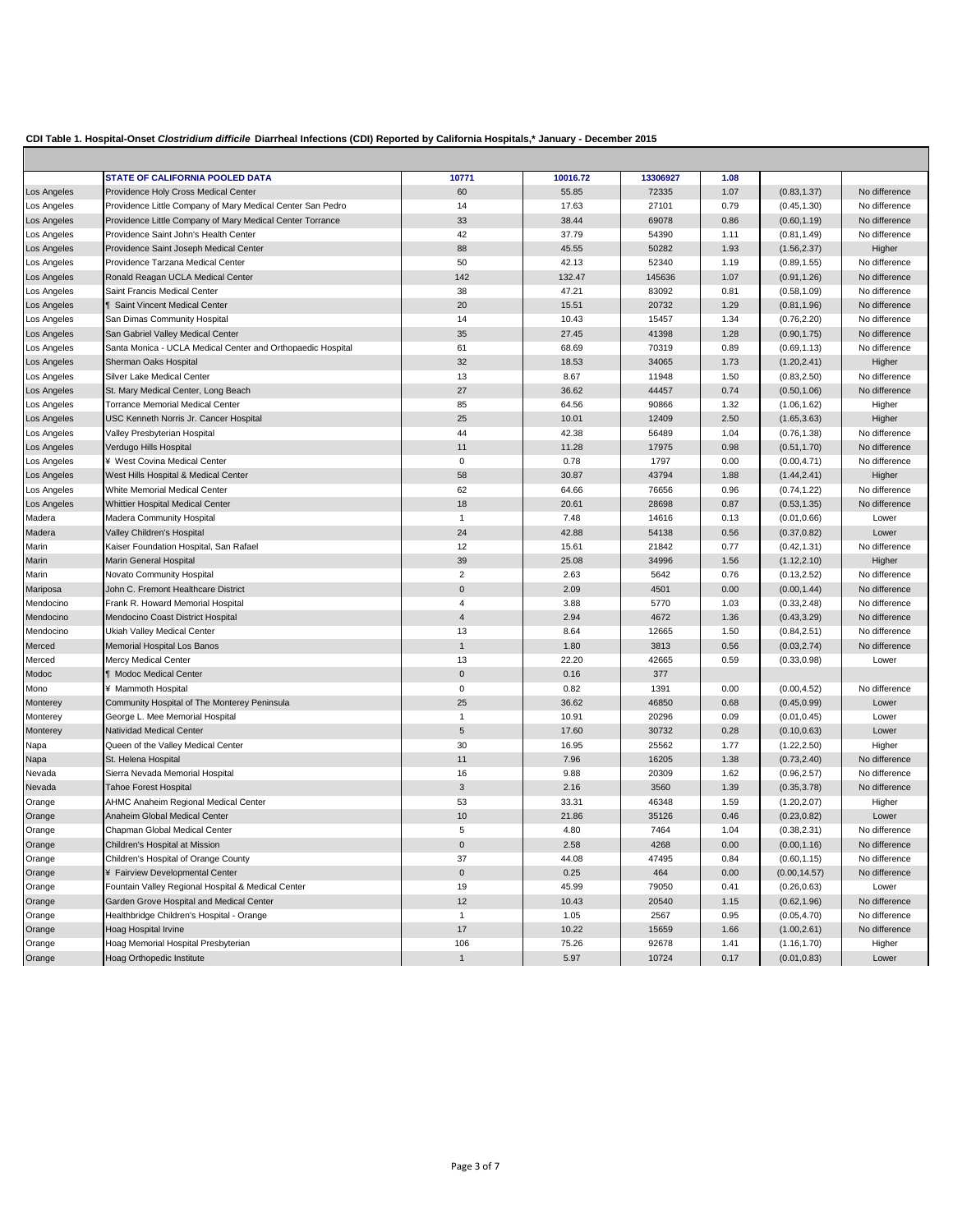|                | STATE OF CALIFORNIA POOLED DATA                     | 10771                   | 10016.72 | 13306927 | 1.08 |               |               |
|----------------|-----------------------------------------------------|-------------------------|----------|----------|------|---------------|---------------|
| Orange         | Huntington Beach Hospital                           | 6                       | 7.44     | 11470    | 0.81 | (0.33, 1.68)  | No difference |
| Orange         | Kaiser Foundation Hospital, Orange County, Anaheim  | 48                      | 51.43    | 58512    | 0.93 | (0.70, 1.23)  | No difference |
| Orange         | Kaiser Foundation Hospital, Orange County, Irvine   | 43                      | 34.97    | 44246    | 1.23 | (0.90, 1.64)  | No difference |
| Orange         | La Palma Intercommunity Hospital                    | 24                      | 12.04    | 16564    | 1.99 | (1.31, 2.92)  | Higher        |
| Orange         | Los Alamitos Medical Center                         | 46                      | 33.88    | 43852    | 1.36 | (1.01, 1.80)  | Higher        |
| Orange         | Mission Hospital Laguna Beach                       | 5                       | 5.41     | 9171     | 0.92 | (0.34, 2.05)  | No difference |
| Orange         | Mission Hospital Regional Medical Center            | 49                      | 49.15    | 63111    | 1.00 | (0.75, 1.31)  | No difference |
| Orange         | Orange Coast Memorial Medical Center                | 22                      | 31.67    | 43594    | 0.70 | (0.45, 1.04)  | No difference |
| Orange         | Orange County Global Medical Center                 | 28                      | 24.66    | 35512    | 1.14 | (0.77, 1.62)  | No difference |
| Orange         | Placentia Linda Hospital                            | $\mathbf{3}$            | 8.57     | 15109    | 0.35 | (0.09, 0.95)  | Lower         |
| Orange         | Saddleback Memorial Medical Center                  | 47                      | 39.94    | 48240    | 1.18 | (0.88, 1.55)  | No difference |
| Orange         | South Coast Global Medical Center                   | $\overline{4}$          | 6.56     | 10854    | 0.61 | (0.19, 1.47)  | No difference |
| Orange         | St. Joseph Hospital, Orange                         | 48                      | 57.54    | 58103    | 0.83 | (0.62, 1.10)  | No difference |
| Orange         | St. Jude Medical Center                             | 58                      | 60.34    | 64140    | 0.96 | (0.74, 1.23)  | No difference |
| Orange         | University of California Irvine Medical Center      | 148                     | 104.48   | 106138   | 1.42 | (1.20, 1.66)  | Higher        |
| Orange         | <b>1</b> West Anaheim Medical Center                | 16                      | 21.65    | 25608    | 0.74 | (0.44, 1.17)  | No difference |
| Placer         | Kaiser Foundation Hospital, Roseville               | 35                      | 60.49    | 71442    | 0.58 | (0.41, 0.80)  | Lower         |
| Placer         | Sutter Auburn Faith Hospital                        | 15                      | 7.73     | 11232    | 1.94 | (1.13, 3.13)  | Higher        |
| Placer         | Sutter Roseville Medical Center                     | 61                      | 46.85    | 65917    | 1.30 | (1.01, 1.66)  | Higher        |
| Plumas         | ¥ Plumas District Hospital                          | $\mathbf 0$             | 0.62     | 1432     | 0.00 | (0.00, 5.91)  | No difference |
| Riverside      | Corona Regional Medical Center                      | 32                      | 20.78    | 26731    | 1.54 | (1.07, 2.15)  | Higher        |
| Riverside      | Desert Regional Medical Center                      | 60                      | 59.26    | 77323    | 1.01 | (0.78, 1.29)  | No difference |
| Riverside      | Eisenhower Medical Center                           | 59                      | 71.31    | 74638    | 0.83 | (0.64, 1.06)  | No difference |
| Riverside      | <b>Hemet Valley Medical Center</b>                  | 29                      | 27.41    | 43112    | 1.06 | (0.72, 1.50)  | No difference |
| Riverside      | John F. Kennedy Memorial Hospital                   | $\overline{7}$          | 13.57    | 22421    | 0.52 | (0.23, 1.02)  | No difference |
| Riverside      | Kaiser Foundation Hospital, Moreno Valley           | 15                      | 10.21    | 16223    | 1.47 | (0.85, 2.37)  | No difference |
| Riverside      | Kaiser Foundation Hospital, Riverside               | 47                      | 32.33    | 45022    | 1.45 | (1.08, 1.92)  | Higher        |
| Riverside      | Loma Linda University Medical Center - Murrieta     | 12                      | 22.46    | 31822    | 0.53 | (0.29, 0.91)  | Lower         |
| Riverside      | Menifee Valley Medical Center                       | 15                      | 6.43     | 11334    | 2.33 | (1.36, 3.76)  | Higher        |
| Riverside      | Palo Verde Hospital                                 | $\mathbf{1}$            | 1.06     | 2202     | 0.94 | (0.05, 4.64)  | No difference |
| Riverside      | Parkview Community Hospital Medical Center          | 33                      | 20.84    | 39548    | 1.58 | (1.11, 2.20)  | Higher        |
| Riverside      | <b>Riverside Community Hospital</b>                 | 130                     | 85.76    | 100688   | 1.52 | (1.27, 1.79)  | Higher        |
| Riverside      | Riverside County Regional Medical Center            | 57                      | 61.02    | 69089    | 0.93 | (0.71, 1.20)  | No difference |
| Riverside      | San Gorgonio Memorial Hospital                      | 25                      | 12.36    | 16578    | 2.02 | (1.34, 2.94)  | Higher        |
| Riverside      | Southwest Healthcare System, Murrieta               | 19                      | 14.89    | 24760    | 1.28 | (0.79, 1.96)  | No difference |
| Riverside      | Southwest Healthcare System, Wildomar               | 37                      | 18.13    | 32304    | 2.04 | (1.46, 2.78)  | Higher        |
| Riverside      | Temecula Valley Hospital                            | 18                      | 15.88    | 25323    | 1.13 | (0.69, 1.76)  | No difference |
| Sacramento     | Kaiser Foundation Hospital, Sacramento              | 37                      | 46.09    | 51396    | 0.80 | (0.57, 1.10)  | No difference |
| Sacramento     | Kaiser Foundation Hospital, South Sacramento        | 49                      | 37.59    | 51222    | 1.30 | (0.98, 1.71)  | No difference |
| Sacramento     | Mercy General Hospital                              | 61                      | 53.39    | 63643    | 1.14 | (0.88, 1.46)  | No difference |
| Sacramento     | Mercy Hospital of Folsom                            | 23                      | 19.11    | 24700    | 1.20 | (0.78, 1.78)  | No difference |
| Sacramento     | Mercy San Juan Medical Center                       | 88                      | 79.28    | 98648    | 1.11 | (0.90, 1.36)  | No difference |
| Sacramento     | Methodist Hospital of Sacramento                    | 28                      | 25.98    | 37832    | 1.08 | (0.73, 1.54)  | No difference |
| Sacramento     | Shriners Hospitals for Children Northern California | $\mathbf 0$             | 3.38     | 6430     | 0.00 | (0.00, 0.89)  | Lower         |
| Sacramento     | Sutter Medical Center, Sacramento                   | 69                      | 82.42    | 110161   | 0.84 | (0.66, 1.05)  | No difference |
| Sacramento     | University of California Davis Medical Center       | 104                     | 109.94   | 163075   | 0.95 | (0.78, 1.14)  | No difference |
| San Benito     | Hazel Hawkins Memorial Hospital                     | $\overline{\mathbf{c}}$ | 4.24     | 7151     | 0.47 | (0.08, 1.56)  | No difference |
| San Bernardino | Arrowhead Regional Medical Center                   | 37                      | 64.77    | 94397    | 0.57 | (0.41, 0.78)  | Lower         |
| San Bernardino | <b>Barstow Community Hospital</b>                   | $\mathbf{1}$            | 3.34     | 6706     | 0.30 | (0.02, 1.48)  | No difference |
| San Bernardino | <b>1 ¥ Bear Valley Community Hospital</b>           | $\pmb{0}$               | 0.30     | 587      | 0.00 | (0.00, 12.21) | No difference |
| San Bernardino | Chino Valley Medical Center                         | 6                       | 12.71    | 16316    | 0.47 | (0.19, 0.98)  | Lower         |
| San Bernardino | ¥ Colorado River Medical Center                     | $\pmb{0}$               | 0.72     | 1437     | 0.00 | (0.00, 5.11)  | No difference |
| San Bernardino | Community Hospital of San Bernardino                | 22                      | 19.74    | 24912    | 1.12 | (0.72, 1.66)  | No difference |
| San Bernardino | Desert Valley Hospital                              | 22                      | 25.16    | 34426    | 0.87 | (0.56, 1.30)  | No difference |
| San Bernardino | Hi-Desert Medical Center                            | $\mathbf 0$             | 3.62     | 7907     | 0.00 | (0.00, 0.83)  | Lower         |
|                |                                                     |                         |          |          |      |               |               |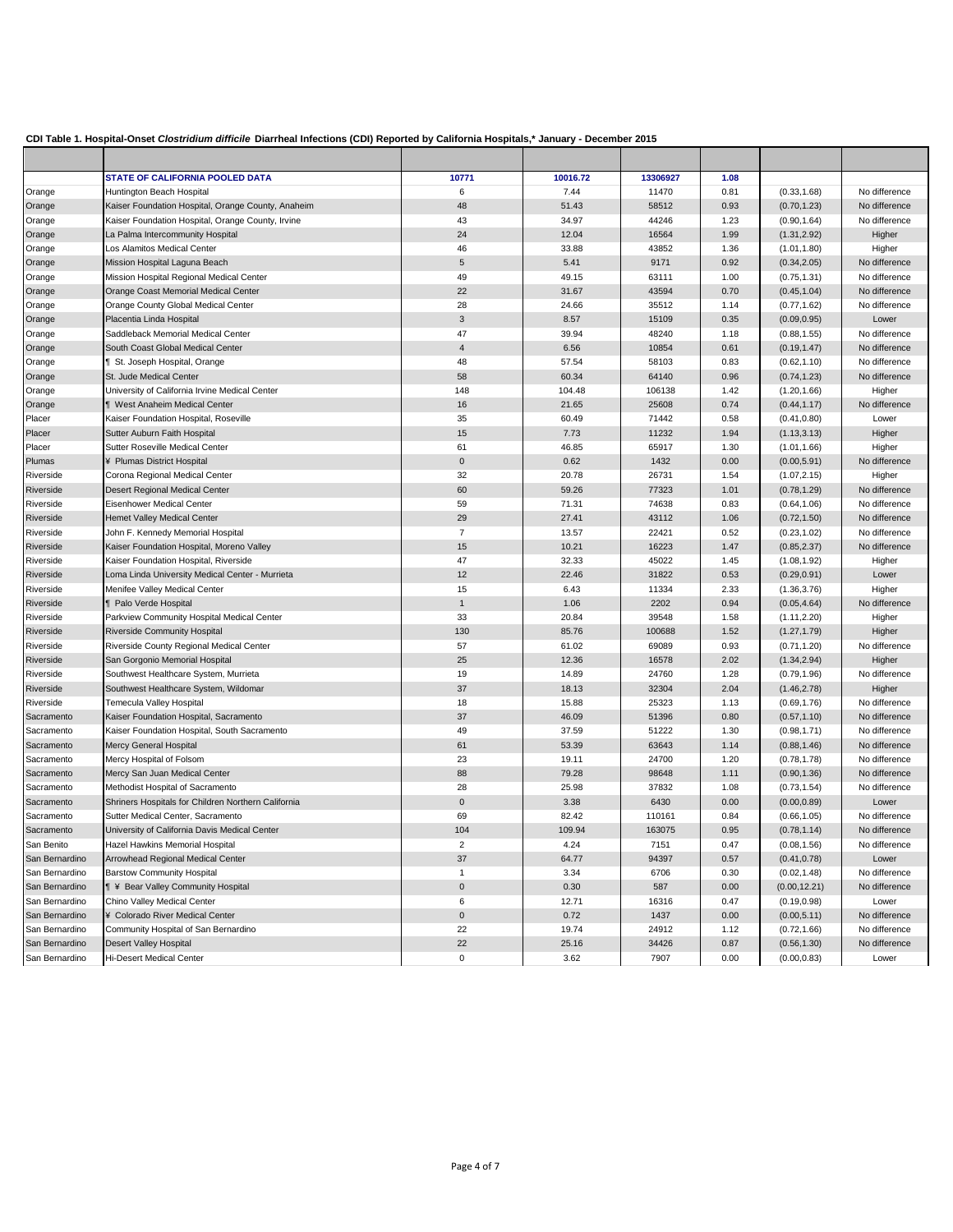$\mathbf{r}$ 

|                 | <b>STATE OF CALIFORNIA POOLED DATA</b>                              | 10771          | 10016.72 | 13306927 | 1.08 |              |               |
|-----------------|---------------------------------------------------------------------|----------------|----------|----------|------|--------------|---------------|
| San Bernardino  | Kaiser Foundation Hospital, Fontana                                 | 77             | 72.13    | 83084    | 1.07 | (0.85, 1.33) | No difference |
| San Bernardino  | Kaiser Foundation Hospital, Ontario                                 | 44             | 33.23    | 38975    | 1.32 | (0.97, 1.76) | No difference |
| San Bernardino  | Loma Linda University Children's Hospital                           | 24             | 51.65    | 58428    | 0.47 | (0.31, 0.68) | Lower         |
| San Bernardino  | Loma Linda University Medical Center                                | 122            | 101.39   | 108392   | 1.20 | (1.00, 1.43) | No difference |
| San Bernardino  | Montclair Hospital Medical Center                                   | 10             | 7.33     | 9780     | 1.37 | (0.69, 2.43) | No difference |
| San Bernardino  | Redlands Community Hospital                                         | 61             | 28.92    | 38645    | 2.11 | (1.63, 2.69) | Higher        |
| San Bernardino  | San Antonio Regional Hospital                                       | 43             | 32.35    | 50393    | 1.33 | (0.97, 1.77) | No difference |
| San Bernardino  | St. Bernardine Medical Center                                       | 71             | 56.15    | 66684    | 1.26 | (1.00, 1.59) | No difference |
| San Bernardino  | St. Mary Medical Center, Apple Valley                               | 14             | 33.97    | 60943    | 0.41 | (0.24, 0.68) | Lower         |
| San Bernardino  | Victor Valley Global Medical Center                                 | 27             | 15.46    | 24205    | 1.75 | (1.17, 2.51) | Higher        |
| San Diego       | Alvarado Hospital Medical Center                                    | 28             | 16.01    | 26768    | 1.75 | (1.19, 2.49) | Higher        |
| San Diego       | <b>Grossmont Hospital</b>                                           | 102            | 67.02    | 100600   | 1.52 | (1.25, 1.84) | Higher        |
| San Diego       | Kaiser Foundation Hospital, San Diego                               | 107            | 81.89    | 92606    | 1.31 | (1.08, 1.57) | Higher        |
| San Diego       | Palomar Health Downtown Campus                                      | $\mathbf 0$    | 5.22     | 11962    | 0.00 | (0.00, 0.57) | Lower         |
| San Diego       | Palomar Medical Center                                              | 60             | 58.33    | 86486    | 1.03 | (0.79, 1.32) | No difference |
| San Diego       | Paradise Valley Hospital                                            | 13             | 28.53    | 54814    | 0.46 | (0.25, 0.76) | Lower         |
| San Diego       | Pomerado Hospital                                                   | 19             | 12.69    | 21720    | 1.50 | (0.93, 2.29) | No difference |
| San Diego       | Rady Children's Hospital - San Diego                                | 30             | 44.41    | 66292    | 0.68 | (0.46, 0.95) | Lower         |
| San Diego       | <b>Scripps Green Hospital</b>                                       | 46             | 29.32    | 38971    | 1.57 | (1.16, 2.07) | Higher        |
| San Diego       | Scripps Memorial Hospital - Encinitas                               | 27             | 28.76    | 42267    | 0.94 | (0.63, 1.35) | No difference |
| San Diego       | Scripps Memorial Hospital - La Jolla                                | 66             | 54.30    | 73602    | 1.22 | (0.95, 1.54) | No difference |
| San Diego       | Scripps Mercy Hospital                                              | 86             | 78.66    | 83776    | 1.09 | (0.88, 1.34) | No difference |
| San Diego       | Scripps Mercy Hospital Chula Vista                                  | 40             | 25.52    | 37357    | 1.57 | (1.14, 2.11) | Higher        |
| San Diego       | Sharp Chula Vista Medical Center                                    | 48             | 35.37    | 66825    | 1.36 | (1.01, 1.78) | Higher        |
| San Diego       | Sharp Coronado Hospital and Healthcare Center                       | 3              | 3.59     | 5873     | 0.84 | (0.21, 2.28) | No difference |
| San Diego       | Sharp Mary Birch Hospital For Women And Newborns                    | $\overline{1}$ | 20.49    | 34083    | 0.05 | (0.00, 0.24) | Lower         |
| San Diego       | Sharp Memorial Hospital                                             | 104            | 79.68    | 92536    | 1.31 | (1.07, 1.58) | Higher        |
| San Diego       | <b>Tri-City Medical Center</b>                                      | 42             | 45.95    | 57643    | 0.91 | (0.67, 1.22) | No difference |
| San Diego       | University of California, San Diego Medical Center                  | 204            | 146.17   | 162864   | 1.40 | (1.21, 1.60) | Higher        |
| San Francisco   | California Pacific Medical Center - California West Campus Hospital | $\overline{2}$ | 14.83    | 22425    | 0.14 | (0.02, 0.45) | Lower         |
| San Francisco   | California Pacific Medical Center - Davies Campus Hospital          | 17             | 12.29    | 17604    | 1.38 | (0.83, 2.17) | No difference |
| San Francisco   | California Pacific Medical Center - Pacific Campus Hospital         | 106            | 65.79    | 79339    | 1.61 | (1.33, 1.94) | Higher        |
| San Francisco   | California Pacific Medical Center - St. Luke's Campus Hospital      | 8              | 12.80    | 16902    | 0.63 | (0.29, 1.19) | No difference |
| San Francisco   | <b>Chinese Hospital</b>                                             | 3              | 4.24     | 7765     | 0.71 | (0.18, 1.93) | No difference |
| San Francisco   | Kaiser Foundation Hospital, San Francisco                           | 39             | 53.92    | 54942    | 0.72 | (0.52, 0.98) | Lower         |
| San Francisco   | Laguna Honda Hospital & Rehabilitation Center                       | 0              | 0.15     | 277      |      |              |               |
| San Francisco   | Saint Francis Memorial Hospital                                     | 15             | 14.15    | 22115    | 1.06 | (0.62, 1.71) | No difference |
| San Francisco   | San Francisco General Hospital                                      | 49             | 91.78    | 82784    | 0.53 | (0.40, 0.70) | Lower         |
| San Francisco   | St. Mary's Medical Center                                           | 15             | 15.57    | 24472    | 0.96 | (0.56, 1.55) | No difference |
| San Francisco   | <b>UCSF Medical Center</b>                                          | 232            | 170.83   | 191431   | 1.36 | (1.19, 1.54) | Higher        |
| San Joaquin     | Dameron Hospital                                                    | 37             | 23.45    | 35147    | 1.58 | (1.13, 2.15) | Higher        |
| San Joaquin     | Doctors Hospital of Manteca                                         | 8              | 9.41     | 13838    | 0.85 | (0.40, 1.62) | No difference |
| San Joaquin     | Lodi Memorial Hospital                                              | 25             | 23.00    | 32340    | 1.09 | (0.72, 1.58) | No difference |
| San Joaquin     | San Joaquin General Hospital                                        | 36             | 31.08    | 37222    | 1.16 | (0.82, 1.59) | No difference |
| San Joaquin     | St. Joseph's Medical Center Of Stockton                             | 63             | 55.41    | 71866    | 1.14 | (0.88, 1.45) | No difference |
| San Joaquin     | Sutter Tracy Community Hospital                                     | 22             | 6.00     | 12121    | 3.67 | (2.36, 5.46) | Higher        |
| San Luis Obispo | French Hospital Medical Center                                      | 9              | 11.39    | 15828    | 0.79 | (0.39, 1.45) | No difference |
| San Luis Obispo | Marian Regional Medical Center, Arroyo Grande                       | $\overline{7}$ | 5.16     | 8438     | 1.36 | (0.59, 2.68) | No difference |
| San Luis Obispo | Sierra Vista Regional Medical Center                                | 10             | 13.00    | 19022    | 0.77 | (0.39, 1.37) | No difference |
| San Luis Obispo | Twin Cities Community Hospital                                      | 8              | 10.74    | 15782    | 0.75 | (0.35, 1.42) | No difference |
| San Mateo       | Kaiser Foundation Hospital, Redwood City                            | 28             | 20.91    | 30542    | 1.34 | (0.91, 1.91) | No difference |
| San Mateo       | Kaiser Foundation Hospital, South San Francisco                     | 34             | 17.70    | 23205    | 1.92 | (1.35, 2.66) | Higher        |
| San Mateo       | Menlo Park Surgical Hospital                                        | $\mathbf{1}$   | 0.17     | 310      |      |              |               |
| San Mateo       | Mills-Peninsula Medical Center                                      | 39             | 31.57    | 47058    | 1.24 | (0.89, 1.67) | No difference |
| San Mateo       | San Mateo Medical Center                                            | $\sqrt{4}$     | 7.97     | 12955    | 0.50 | (0.16, 1.21) | No difference |
| San Mateo       | Sequoia Hospital                                                    | 15             | 15.16    | 22987    | 0.99 | (0.58, 1.60) | No difference |
| San Mateo       | Seton Medical Center                                                | 29             | 17.44    | 30001    | 1.66 | (1.14, 2.36) | Higher        |
|                 |                                                                     |                |          |          |      |              |               |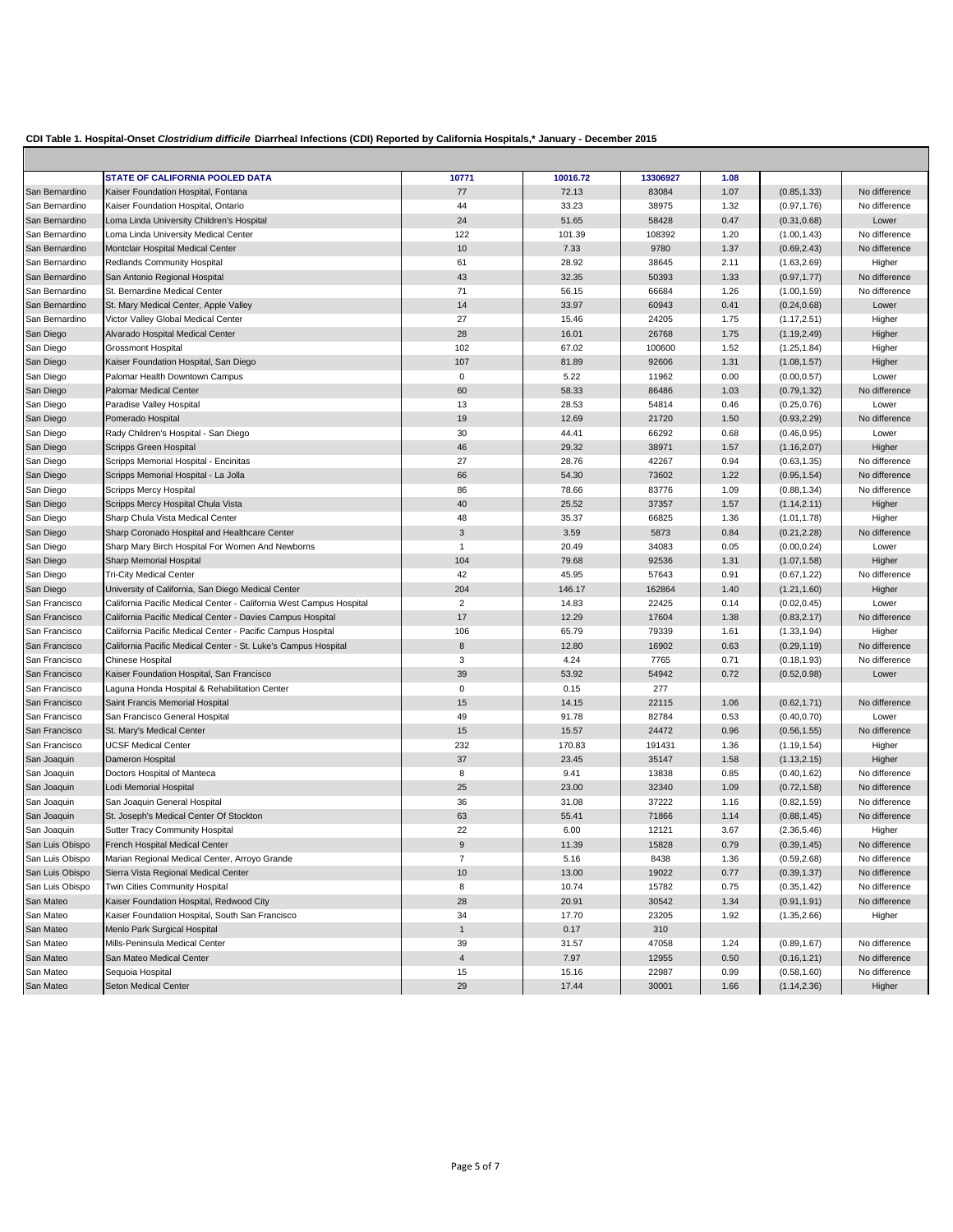| CDI Table 1. Hospital-Onset Clostridium difficile Diarrheal Infections (CDI) Reported by California Hospitals,* January - December 2015 |  |  |  |
|-----------------------------------------------------------------------------------------------------------------------------------------|--|--|--|
|-----------------------------------------------------------------------------------------------------------------------------------------|--|--|--|

|                   | $P1$ and moderate (ODI) Reported by Gamerina Hoopitals, Gamaary           |                             |                        |                     |                  |                     |                                |
|-------------------|---------------------------------------------------------------------------|-----------------------------|------------------------|---------------------|------------------|---------------------|--------------------------------|
| County            | <b>Hospital Name</b>                                                      | <b>Hospital Onset Cases</b> | <b>Predicted Cases</b> | <b>Patient Days</b> | SIR <sup>a</sup> | <b>SIR 95% CI</b> b | Comparison                     |
|                   | <b>STATE OF CALIFORNIA POOLED DATA</b>                                    | 10771                       | 10016.72               | 13306927            | 1.08             |                     |                                |
| Santa Barbara     | Goleta Valley Cottage Hospital                                            | 0                           | 3.03                   | 7516                | 0.00             | (0.00, 0.99)        | Lower                          |
| Santa Barbara     | Lompoc Valley Medical Center                                              | 3                           | 3.69                   | 7925                | 0.81             | (0.21, 2.22)        | No difference                  |
| Santa Barbara     | Marian Regional Medical Center                                            | 13                          | 28.09                  | 41819               | 0.46             | (0.26, 0.77)        | Lower                          |
| Santa Barbara     | Santa Barbara Cottage Hospital                                            | 33                          | 43.96                  | 76379               | 0.75             | (0.53, 1.04)        | No difference                  |
| Santa Barbara     | Santa Ynez Valley Cottage Hospital                                        | 0                           | 0.19                   | 394                 |                  |                     |                                |
| Santa Clara       | El Camino Hospital                                                        | 34                          | 37.98                  | 65764               | 0.90             | (0.63, 1.24)        | No difference                  |
| Santa Clara       | El Camino Hospital Los Gatos                                              | 4                           | 5.09                   | 8899                | 0.79             | (0.25, 1.89)        | No difference<br>No difference |
| Santa Clara       | Good Samaritan Hospital, San Jose<br>Kaiser Foundation Hospital, San Jose | 71                          | 59.42                  | 73947               | 1.20             | (0.94, 1.50)        |                                |
| Santa Clara       |                                                                           | 33                          | 33.18                  | 45675               | 1.00             | (0.70, 1.38)        | No difference                  |
| Santa Clara       | Kaiser Foundation Hospital, Santa Clara                                   | 65                          | 60.65                  | 75114               | 1.07             | (0.83, 1.36)        | No difference                  |
| Santa Clara       | Lucile Packard Children's Hospital Stanford                               | 21<br>28                    | 61.29                  | 68334               | 0.34             | (0.22, 0.52)        | Lower<br>No difference         |
| Santa Clara       | O'Connor Hospital                                                         |                             | 29.48                  | 35788               | 0.95             | (0.64, 1.35)        |                                |
| Santa Clara       | <b>T</b> Regional Medical Center of San Jose                              | 25                          | 30.97                  | 35113               | 0.81             | (0.53, 1.17)        | No difference                  |
| Santa Clara       | Saint Louise Regional Hospital                                            | 15                          | 13.87                  | 20076               | 1.08             | (0.63, 1.74)        | No difference                  |
| Santa Clara       | Santa Clara Valley Medical Center                                         | 87                          | 106.39                 | 120582              | 0.82             | (0.66, 1.00)        | No difference                  |
| Santa Clara       | <b>Stanford Health Care</b>                                               | 153                         | 136.42                 | 150925              | 1.12             | (0.95, 1.31)        | No difference                  |
| Santa Cruz        | Dominican Hospital                                                        | 28                          | 28.99                  | 42467               | 0.97             | (0.65, 1.38)        | No difference                  |
| Santa Cruz        | Sutter Maternity & Surgery Center of Santa Cruz                           | $\pmb{0}$                   | 1.73                   | 3967                | 0.00             | (0.00, 1.73)        | No difference                  |
| Santa Cruz        | Watsonville Community Hospital                                            | 4                           | 7.27                   | 14566               | 0.55             | (0.18, 1.33)        | No difference                  |
| Shasta            | <b>Mayers Memorial Hospital</b>                                           | $\mathbf{1}$                | 1.01                   | 2326                | 0.99             | (0.05, 4.86)        | No difference                  |
| Shasta            | Mercy Medical Center Redding                                              | 30                          | 45.36                  | 53750               | 0.66             | (0.45, 0.93)        | Lower                          |
| Shasta            | ¥ Patients' Hospital of Redding                                           | $\pmb{0}$                   | 0.33                   | 608                 | 0.00             | (0.00, 11.12)       | No difference                  |
| Shasta            | Shasta Regional Medical Center                                            | 38                          | 22.57                  | 32824               | 1.68             | (1.21, 2.29)        | Higher                         |
| Siskiyou          | <b>T</b> Fairchild Medical Center                                         | $\pmb{0}$                   | 1.80                   | 2069                | 0.00             | (0.00, 1.66)        | No difference                  |
| Siskiyou          | Mercy Medical Center Mt. Shasta                                           | $\mathbf 0$                 | 1.25                   | 2865                | 0.00             | (0.00, 2.40)        | No difference                  |
| Solano            | Kaiser Foundation Hospital and Rehab Center, Vallejo                      | 29                          | 32.91                  | 38109               | 0.88             | (0.60, 1.25)        | No difference                  |
| Solano            | Kaiser Foundation Hospital, Vacaville                                     | 22                          | 20.46                  | 26880               | 1.08             | (0.69, 1.60)        | No difference                  |
| Solano            | Northbay Medical Center                                                   | 36                          | 23.22                  | 29999               | 1.55             | (1.10, 2.12)        | Higher                         |
| Solano            | Northbay Vacavalley Hospital                                              | 16                          | 9.53                   | 11619               | 1.68             | (0.99, 2.67)        | No difference                  |
| Solano            | Sutter Solano Medical Center                                              | 14                          | 13.23                  | 17208               | 1.06             | (0.60, 1.73)        | No difference                  |
| Sonoma            | Healdsburg District Hospital                                              | 0                           | 2.56                   | 4263                | 0.00             | (0.00, 1.17)        | No difference                  |
| Sonoma            | Kaiser Foundation Hospital, Santa Rosa                                    | 52                          | 28.97                  | 34720               | 1.80             | (1.36, 2.34)        | Higher                         |
| Sonoma            | Petaluma Valley Hospital                                                  | 10                          | 5.64                   | 9780                | 1.77             | (0.90, 3.16)        | No difference                  |
| Sonoma            | Santa Rosa Memorial Hospital                                              | 64                          | 46.97                  | 65145               | 1.36             | (1.06, 1.73)        | Higher                         |
| Sonoma            | Sonoma Valley Hospital                                                    | 5                           | 2.95                   | 4288                | 1.69             | (0.62, 3.75)        | No difference                  |
| Sonoma            | Sutter Santa Rosa Regional Hospital                                       | 11                          | 10.34                  | 19250               | 1.06             | (0.56, 1.85)        | No difference                  |
| Stanislaus        | Doctors Medical Center                                                    | 73                          | 89.70                  | 117960              | 0.81             | (0.64, 1.02)        | No difference                  |
| <b>Stanislaus</b> | <b>Emanuel Medical Center</b>                                             | 39                          | 26.84                  | 38060               | 1.45             | (1.05, 1.97)        | Higher                         |
| Stanislaus        | Kaiser Foundation Hospital, Manteca                                       | 32                          | 27.16                  | 39028               | 1.18             | (0.82, 1.64)        | No difference                  |
| <b>Stanislaus</b> | <b>Memorial Medical Center</b>                                            | 94                          | 61.01                  | 77218               | 1.54             | (1.25, 1.88)        | Higher                         |
| Stanislaus        | ¥ Stanislaus Surgical Hospital                                            | 0                           | 0.60                   | 1366                | 0.00             | (0.00, 6.19)        | No difference                  |
| Tehama            | St. Elizabeth Community Hospital                                          | $\overline{2}$              | 4.81                   | 8003                | 0.42             | (0.07, 1.38)        | No difference                  |
| Tulare            | Kaweah Delta Medical Center                                               | 52                          | 72.14                  | 93481               | 0.72             | (0.54, 0.94)        | Lower                          |
| Tulare            | ¥ Porterville Developmental Center                                        | $\pmb{0}$                   | 0.38                   | 879                 | 0.00             | (0.00, 9.62)        | No difference                  |
| Tulare            | Sierra View Medical Center                                                | $\overline{7}$              | 10.30                  | 19247               | 0.68             | (0.30, 1.34)        | No difference                  |
| Tulare            | <b>Tulare Regional Medical Center</b>                                     | $\boldsymbol{9}$            | 8.09                   | 14966               | 1.11             | (0.54, 2.04)        | No difference                  |
| Tuolumne          | Sonora Regional Medical Center                                            | 10                          | 9.58                   | 20760               | 1.04             | (0.53, 1.86)        | No difference                  |
| Ventura           | Community Memorial Hospital - San Buenaventura                            | 51                          | 40.56                  | 49430               | 1.26             | (0.95, 1.64)        | No difference                  |
| Ventura           | Los Robles Hospital & Medical Center                                      | 62                          | 51.14                  | 64703               | 1.21             | (0.94, 1.54)        | No difference                  |
| Ventura           | Los Robles Hospital & Medical Center - East Campus                        | $\overline{4}$              | 5.59                   | 9665                | 0.72             | (0.23, 1.73)        | No difference                  |
| Ventura           | Ojai Valley Community Hospital                                            | $\mathbf{1}$                | 1.21                   | 2219                | 0.83             | (0.04, 4.07)        | No difference                  |
| Ventura           | Simi Valley Hospital & Health Care Services                               | 42                          | 20.94                  | 27895               | 2.01             | (1.46, 2.69)        | Higher                         |
| Ventura           | St Johns Pleasant Valley Hospital                                         | 20                          | 8.65                   | 14928               | 2.31             | (1.45, 3.51)        | Higher                         |
| Ventura           | St Johns Regional Medical Center                                          | 34                          | 32.07                  | 44588               | 1.06             | (0.75, 1.47)        | No difference                  |
| Ventura           | <b>Thousand Oaks Surgical Hospital</b>                                    | 0                           | 1.43                   | 2623                | 0.00             | (0.00, 2.09)        | No difference                  |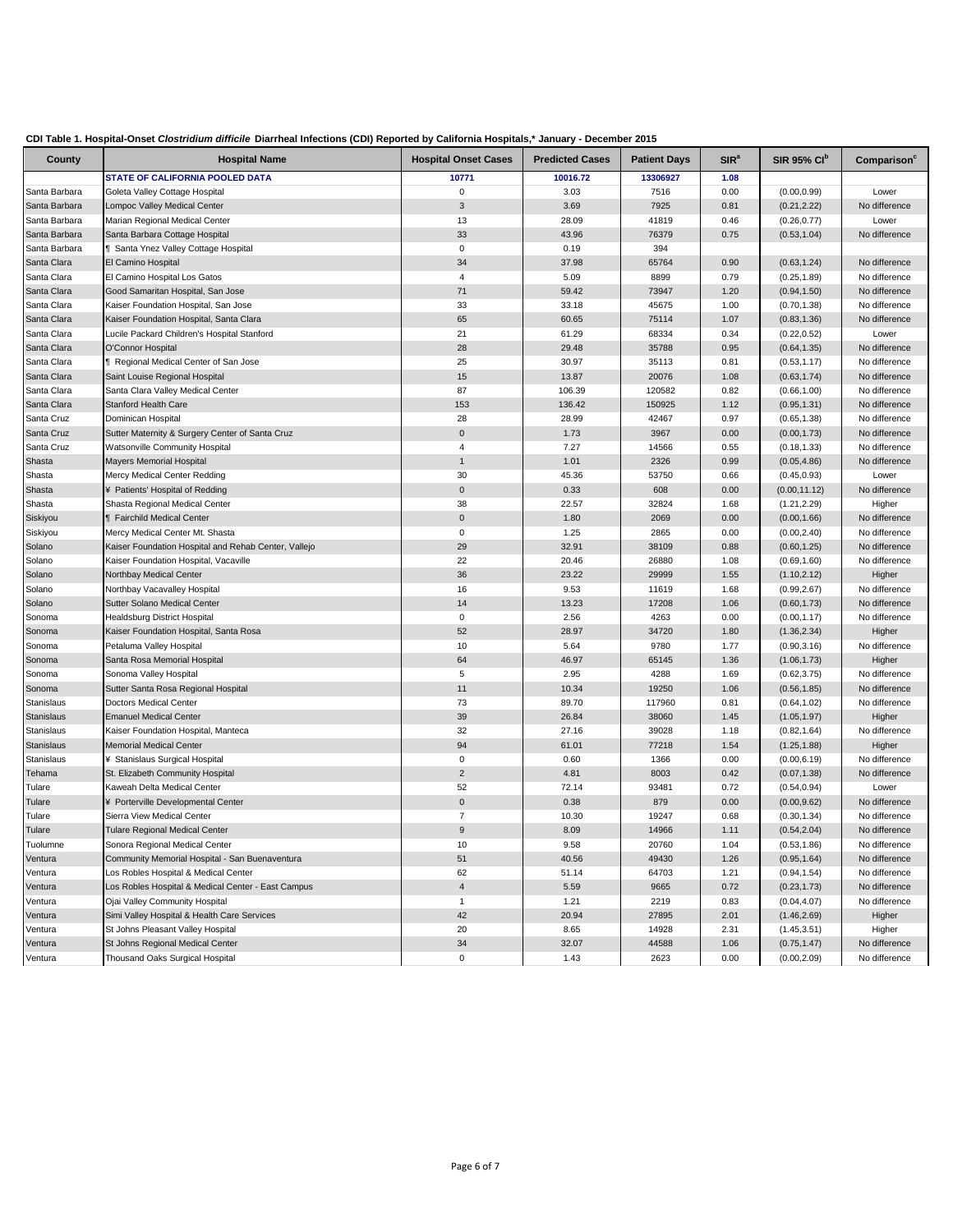| County  | <b>Hospital Name</b>                                 | <b>Hospital Onset Cases</b> | <b>Predicted Cases</b> | <b>Patient Davs</b> | $SIR^a$ | <b>SIR 95% CIP</b> | Comparison    |
|---------|------------------------------------------------------|-----------------------------|------------------------|---------------------|---------|--------------------|---------------|
|         | <b>STATE OF CALIFORNIA POOLED DATA</b>               | 10771                       | 10016.72               | 13306927            | 1.08    |                    |               |
| Ventura | Ventura County Medical Center                        | 14                          | 19.15                  | 37263               | 0.73    | (0.42.1.20)        | No difference |
| Ventura | Ventura County Medical Center - Santa Paula Hospital |                             | 2.71                   | 5793                | 1.11    | (0.28, 3.02)       | No difference |
| Yolo    | Sutter Davis Hospital                                |                             | 5.08                   | 9141                | 0.99    | (0.36, 2.18)       | No difference |
| Yolo    | Woodland Memorial Hospital                           |                             | 7.15                   | 10897               | 0.98    | (0.43, 1.94)       | No difference |
| Yuba    | <b>Rideout Memorial Hospital</b>                     | 43                          | 39.82                  | 49466               | 1.08    | (0.79, 1.44)       | No difference |

**\* This table excludes Long-term and Rehabilitation Acute Care Hospitals.** 

a SIR is the standardized infection ratio of reported hospital onset (HO) cases to the NHSN-predicted number of HO cases adjusted for significant risk factors. An SIR is produced by NHSN when at least one infection is pred ¥ SIR was calculated by CDPH if the predicted number of infections was less than 1 and greater or equal to 0.2. The SIR and its comparison are not as accurate as SIRs based on a larger number of predicted infections. For a

b it the 95% Contidence Interval (CI) for the SIR includes 1, the number of reported cases is not statistically significantly different from that predicted.<br>c This column shows if the 95% CI indicates an infection count si

¶ Hospitals with data presented for only 6 or 9 months of the year in 2015; data from hospitals that reported extreme outlier community-onset *C. difficile* prevalence rate for certain quarters of the year were excluded fr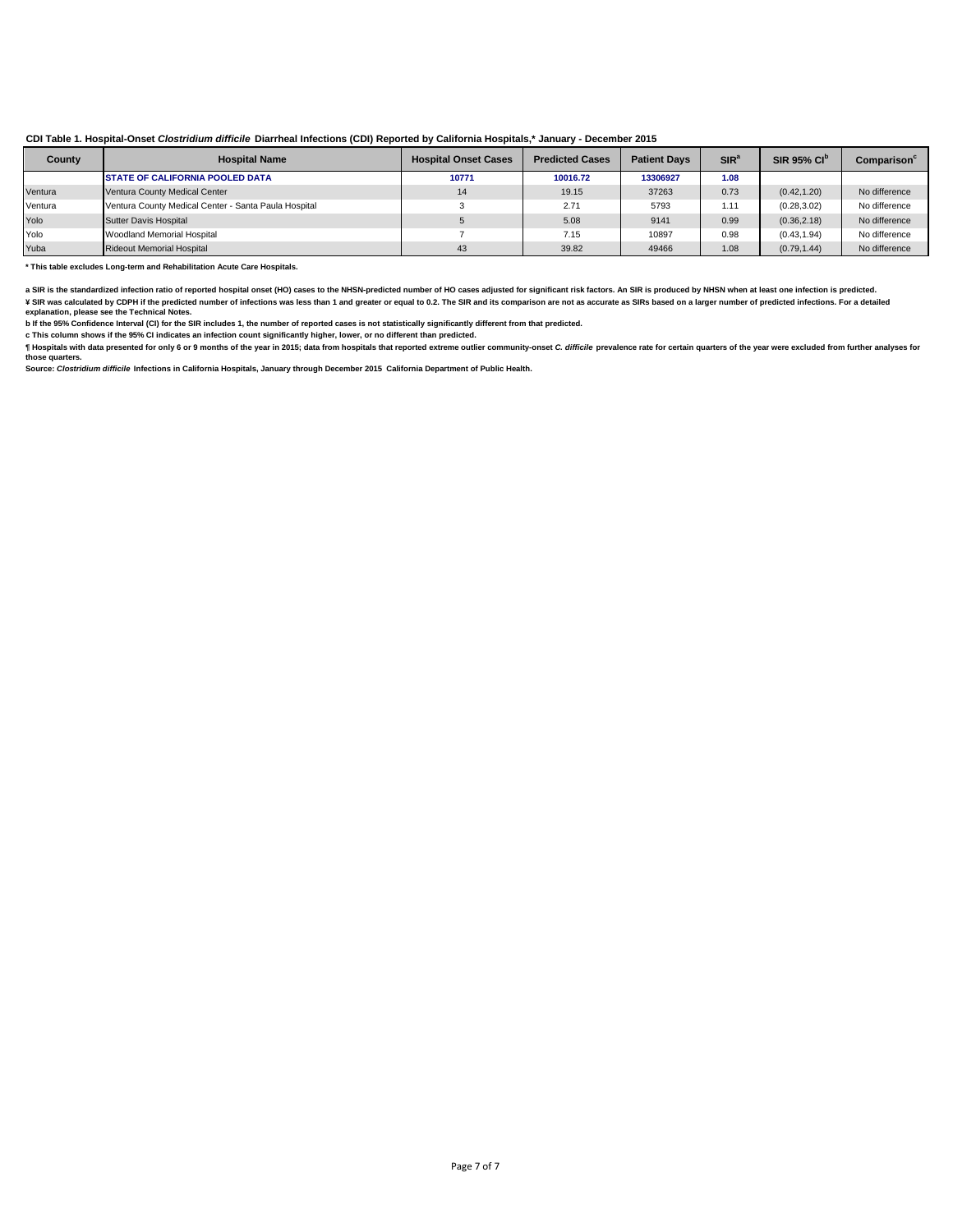### **CDI Table 2. Hospital-Onset** *Clostridium difficile* **Infection (CDI) Rates and Use of Polymerase Chain Reaction (PCR) Testing Methods Reported by California Long-Term Acute Care Hospitals, January - December 2015**

|                   |                                                        |                                                 |                               | 2015                                 |                                              |           |
|-------------------|--------------------------------------------------------|-------------------------------------------------|-------------------------------|--------------------------------------|----------------------------------------------|-----------|
| County            | <b>Hospital Name</b>                                   | <b>Hospital</b><br><b>Onset</b><br><b>Cases</b> | <b>Patient</b><br><b>Days</b> | <b>Hospital</b><br><b>Onset Rate</b> | 95%<br><b>Confidence</b><br><b>Intervals</b> | PCR**     |
|                   | <b>STATE OF CALIFORNIA POOLED DATA</b>                 | 656                                             | 492580                        | 13.32                                |                                              |           |
| Alameda           | Kindred Hospital, San Francisco Bay Area               | 15                                              | 20013                         | 7.50                                 | (4.19, 12.36)                                | $+$       |
| Los Angeles       | <b>Barlow Respiratory Hospital</b>                     | 47                                              | 24272                         | 19.36                                | (14.23, 25.75)                               | $+$       |
| Los Angeles       | Kindred Hospital, Baldwin Park                         | 40                                              | 25902                         | 15.44                                | (11.03, 21.03)                               | $\ddot{}$ |
| Los Angeles       | Kindred Hospital, La Mirada                            | 45                                              | 20893                         | 21.54                                | (15.71, 28.82)                               | $+$       |
| Los Angeles       | Kindred Hospital, Los Angeles                          | 51                                              | 27774                         | 18.36                                | (13.67, 24.14)                               | $\ddot{}$ |
| Los Angeles       | Kindred Hospital, San Gabriel Valley                   | 39                                              | 20878                         | 18.68                                | (13.28, 25.54)                               | $+$       |
| Los Angeles       | Kindred Hospital, South Bay, Gardena                   | 23                                              | 17119                         | 13.44                                | (8.52, 20.16)                                | $\ddot{}$ |
| Los Angeles       | Kindred Hospital, South Bay, Hawaiian Gardens          | 5                                               | 5376                          | 9.30                                 | (3.02, 21.70)                                |           |
| Los Angeles       | Monrovia Memorial Hospital                             | 4                                               | 12639                         | 3.16                                 | (0.86, 8.10)                                 |           |
| Los Angeles       | Promise Hospital of East Los Angeles - East L.A Campus | 2                                               | 9791                          | 2.04                                 | (0.25, 7.38)                                 |           |
| Los Angeles       | Promise Hospital of East Los Angeles - Suburban Campus | 25                                              | 47073                         | 5.31                                 | (3.44, 7.84)                                 |           |
| Marin             | Kentfield Rehabilitation & Specialty Hospital          | 26                                              | 18748                         | 13.87                                | (9.06, 20.32)                                | $+$       |
| Orange            | Kindred Hospital, Brea                                 | 12                                              | 14246                         | 8.42                                 | (4.35, 14.71)                                | $\ddot{}$ |
| Orange            | Kindred Hospital, Santa Ana                            | 34                                              | 17900                         | 18.99                                | (13.15, 26.54)                               | $+$       |
| Orange            | Kindred Hospital, Westminster                          | 86                                              | 36986                         | 23.25                                | (18.60, 28.72)                               | $\ddot{}$ |
| Riverside         | Kindred Hospital, Riverside                            | 17                                              | 11455                         | 14.84                                | (8.65, 23.76)                                | $\ddot{}$ |
| Sacramento        | Vibra Hospital of Sacramento                           | 22                                              | 15197                         | 14.48                                | (9.07, 21.92)                                | $\ddot{}$ |
| San Bernardino    | Kindred Hospital, Ontario                              | 23                                              | 25664                         | 8.96                                 | (5.68, 13.45)                                | $\ddot{}$ |
| San Bernardino    | Kindred Hospital, Rancho                               | 28                                              | 18546                         | 15.10                                | (10.03, 21.82)                               | $\ddot{}$ |
| San Diego         | Kindred Hospital, San Diego                            | 31                                              | 17056                         | 18.18                                | (12.35, 25.80)                               | $+$       |
| San Diego         | Promise Hospital of San Diego                          | 10                                              | 12195                         | 8.20                                 | (3.93, 15.08)                                |           |
| San Diego         | Vibra Hospital of San Diego                            | 25                                              | 24967                         | 10.01                                | (6.48, 14.78)                                | $\ddot{}$ |
| Shasta            | Vibra Hospital of Northern California                  | 24                                              | 17027                         | 14.10                                | (9.03, 20.97)                                | $\ddot{}$ |
| <b>Stanislaus</b> | <b>Central Valley Specialty Hospital</b>               | 22                                              | 30863                         | 7.13                                 | (4.47, 10.79)                                |           |

\*\* PCR: [+] = Hospital used PCR, [ ] = Hospital did not use PCR in 2015. PCR testing is more sensitive than other testing methods and therefore may increase the number of cases of CDI identified.

Note: Rate per 10,000 patient days; 95% exact confidence intervals calculated based on Poisson distribution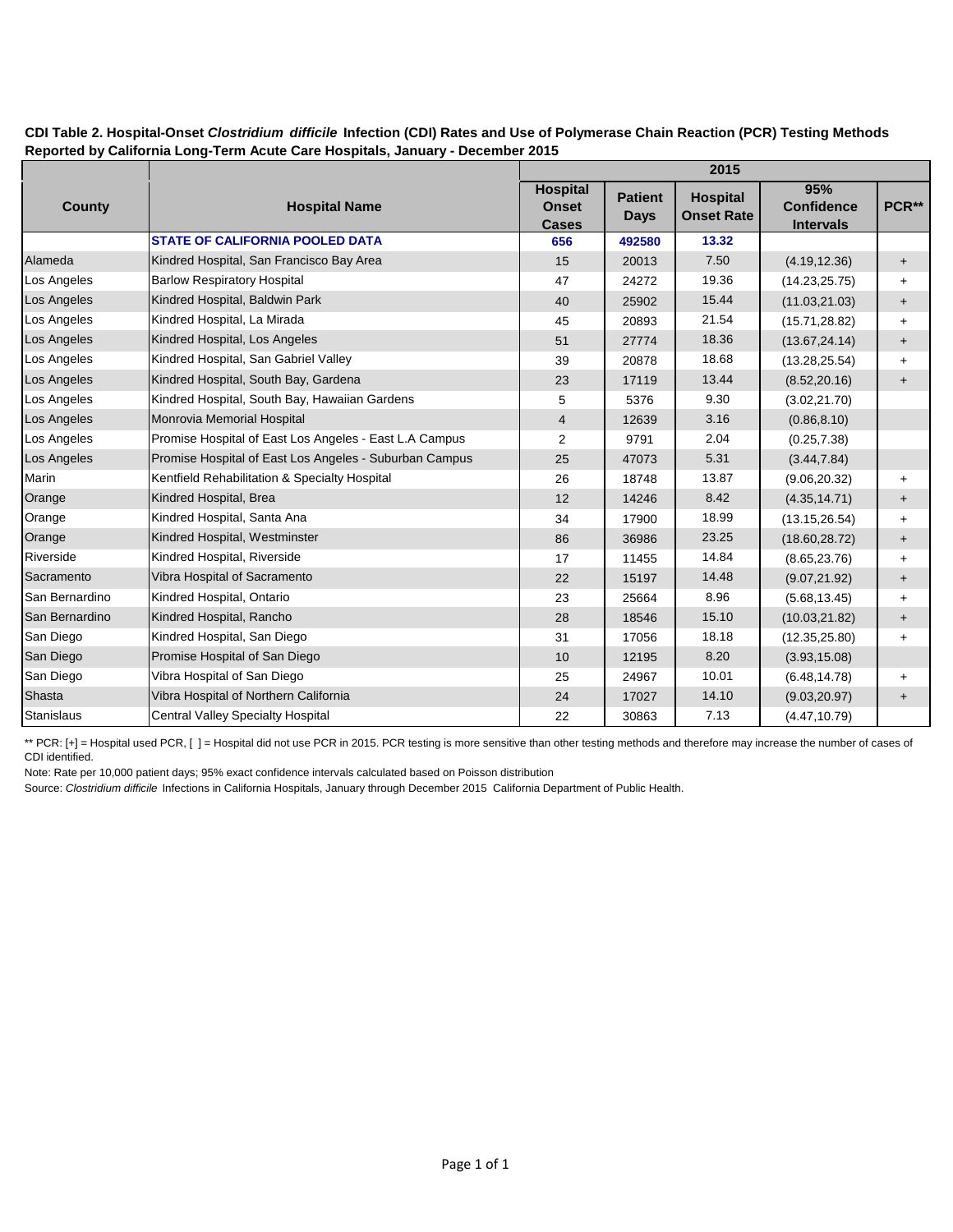## **CDI Table 3. Hospital-Onset** *Clostridium difficile* **Infection (CDI) Rates and Use of Polymerase Chain Reaction (PCR) Testing Methods Reported by California Rehabilitation Units and Rehabilitation Acute Care Hospitals, January - December 2015**

|                |                                                            |                                                 |                               | 2015                                 |                                              |                                  |
|----------------|------------------------------------------------------------|-------------------------------------------------|-------------------------------|--------------------------------------|----------------------------------------------|----------------------------------|
| <b>County</b>  | <b>Hospital Name</b>                                       | <b>Hospital</b><br><b>Onset</b><br><b>Cases</b> | <b>Patient</b><br><b>Days</b> | <b>Hospital</b><br><b>Onset Rate</b> | 95%<br><b>Confidence</b><br><b>Intervals</b> | PCR**                            |
|                | <b>STATE OF CALIFORNIA POOLED DATA</b>                     | 180                                             | 454218                        | 3.96                                 |                                              |                                  |
| Alameda        | Alta Bates Summit Medical Center                           | 4                                               | 16011                         | 2.50                                 | (0.68, 6.40)                                 | $+$                              |
| Alameda        | <b>Highland Hospital</b>                                   | 0                                               | 1660                          | 0.00                                 | (0.00, 18.05)                                | $\ddot{}$                        |
| <b>Butte</b>   | † Enloe Rehabilitation Center                              | 0                                               | 6753                          | 0.00                                 | (0.00, 4.44)                                 |                                  |
| Contra Costa   | John Muir Medical Center - Walnut Creek Campus             | 1                                               | 8207                          | 1.22                                 | (0.03, 6.79)                                 | $\ddot{}$                        |
| Fresno         | <b>Community Regional Medical Center</b>                   | $\mathbf 0$                                     | 9152                          | 0.00                                 | (0.00, 3.27)                                 | $+$                              |
| Fresno         | † San Joaquin Valley Rehabilitation Hospital               | 0                                               | 17686                         | 0.00                                 | (0.00, 1.69)                                 | $\ddot{}$                        |
| Humboldt       | <sup>†</sup> The General Hospital                          | 3                                               | 2271                          | 13.21                                | (2.72, 38.61)                                | $\begin{array}{c} + \end{array}$ |
| Kern           | † Healthsouth Bakersfield Rehabilitation Hospital          | 4                                               | 20981                         | 1.91                                 | (0.52, 4.88)                                 |                                  |
| Los Angeles    | † Casa Colina Hospital and Centers for Healthcare          | 10                                              | 22045                         | 4.54                                 | (2.18, 8.34)                                 |                                  |
| Los Angeles    | Cedars-Sinai Medical Center                                | 4                                               | 9139                          | 4.38                                 | (1.19, 11.21)                                | $\ddot{}$                        |
| Los Angeles    | Citrus Valley Medical Center - IC Campus                   | 3                                               | 2589                          | 11.59                                | (2.39, 33.86)                                | $\begin{array}{c} + \end{array}$ |
| Los Angeles    | <b>Garfield Medical Center</b>                             | 8                                               | 6823                          | 11.73                                | (5.06, 23.10)                                | $\ddot{}$                        |
| Los Angeles    | Glendale Adventist Medical Center                          | 5                                               | 7265                          | 6.88                                 | (2.23, 16.06)                                | $+$                              |
| Los Angeles    | Glendale Memorial Hospital and Health Center               | 3                                               | 3585                          | 8.37                                 | (1.73, 24.46)                                | $\ddot{}$                        |
| Los Angeles    | Hollywood Presbyterian Medical Center                      | $\mathbf{1}$                                    | 4489                          | 2.23                                 | (0.06, 12.41)                                |                                  |
| Los Angeles    | Huntington Memorial Hospital                               | 0                                               | 2373                          | 0.00                                 | (0.00, 12.62)                                | $\ddot{}$                        |
| Los Angeles    | Keck Hospital of USC                                       | $\mathbf{1}$                                    | 3812                          | 2.62                                 | (0.07, 14.62)                                | $\ddot{}$                        |
| Los Angeles    | Long Beach Memorial Medical Center                         | 5                                               | 6888                          | 7.26                                 | (2.36, 16.94)                                |                                  |
| Los Angeles    | Methodist Hospital of Southern California                  | 5                                               | 6795                          | 7.36                                 | (2.39, 17.17)                                |                                  |
| Los Angeles    | Northridge Hospital Medical Center                         | 2                                               | 4183                          | 4.78                                 | (0.58, 17.27)                                | $\ddot{}$                        |
| Los Angeles    | Providence Holy Cross Medical Center                       | $\overline{2}$                                  | 2875                          | 6.96                                 | (0.84, 25.13)                                | $+$                              |
| Los Angeles    | Providence Little Company of Mary Medical Center San Pedro | 0                                               | 4946                          | 0.00                                 | (0.00, 6.06)                                 | $\ddot{}$                        |
| Los Angeles    | Saint Vincent Medical Center                               | $\overline{2}$                                  | 5432                          | 3.68                                 | (0.45, 13.30)                                | $+$                              |
| Los Angeles    | St. Mary Medical Center, Long Beach                        | 2                                               | 5505                          | 3.63                                 | (0.44, 13.12)                                | $\ddot{}$                        |
| Los Angeles    | Valley Presbyterian Hospital                               | $\overline{2}$                                  | 3835                          | 5.22                                 | (0.63, 18.84)                                | $+$                              |
| Los Angeles    | White Memorial Medical Center                              | 3                                               | 3481                          | 8.62                                 | (1.78, 25.19)                                | $\ddot{}$                        |
| Monterey       | Community Hospital of The Monterey Peninsula               | $\mathbf{1}$                                    | 2993                          | 3.34                                 | (0.08, 18.62)                                | $+$                              |
| Monterey       | <b>Natividad Medical Center</b>                            | 1                                               | 6869                          | 1.46                                 | (0.04, 8.11)                                 | $\ddot{}$                        |
| Napa           | Queen of the Valley Medical Center                         | $\pmb{0}$                                       | 2908                          | 0.00                                 | (0.00, 10.30)                                | $\ddot{}$                        |
| Orange         | † Healthsouth Tustin Rehabilitation Hospital               | 6                                               | 14481                         | 4.14                                 | (1.52, 9.02)                                 | +                                |
| Orange         | Mission Hospital Regional Medical Center                   | $\overline{2}$                                  | 4930                          | 4.06                                 | (0.49, 14.65)                                | +                                |
| Orange         | St. Jude Medical Center                                    | 2                                               | 8880                          | 2.25                                 | (0.27, 8.14)                                 | +                                |
| Orange         | University of California Irvine Medical Center             | $\mathbf{1}$                                    | 3821                          | 2.62                                 | (0.07, 14.58)                                | $+$                              |
| Placer         | Sutter Roseville Medical Center                            | 10                                              | 14342                         | 6.97                                 | (3.34, 12.82)                                | +                                |
| Riverside      | Desert Regional Medical Center                             | 0                                               | 11273                         | 0.00                                 | (0.00, 2.66)                                 | $\ddot{}$                        |
| Riverside      | <b>Eisenhower Medical Center</b>                           | 5                                               | 4645                          | 10.76                                | (3.50, 25.12)                                | $\ddot{}$                        |
| Sacramento     | Mercy General Hospital                                     | $\overline{2}$                                  | 6602                          | 3.03                                 | (0.37, 10.94)                                | $\ddot{}$                        |
| Sacramento     | University of California Davis Medical Center              | 0                                               | 5483                          | 0.00                                 | (0.00, 5.46)                                 |                                  |
| San Bernardino | † Ballard Rehabilitation Hospital                          | 9                                               | 16173                         | 5.56                                 | (2.54, 10.56)                                |                                  |
| San Bernardino | Loma Linda University Medical Center                       | 14                                              | 17881                         | 7.83                                 | (4.28, 13.14)                                | +                                |
| San Diego      | Alvarado Hospital Medical Center                           | 0                                               | 1963                          | $0.00\,$                             | (0.00, 15.26)                                | $+$                              |
| San Diego      | <b>Grossmont Hospital</b>                                  | 2                                               | 7351                          | 2.72                                 | (0.33, 9.83)                                 | +                                |
| San Diego      | Palomar Health Downtown Campus                             | 8                                               | 7669                          | 10.43                                | (4.50, 20.55)                                | $\ddot{}$                        |
|                |                                                            |                                                 |                               |                                      |                                              |                                  |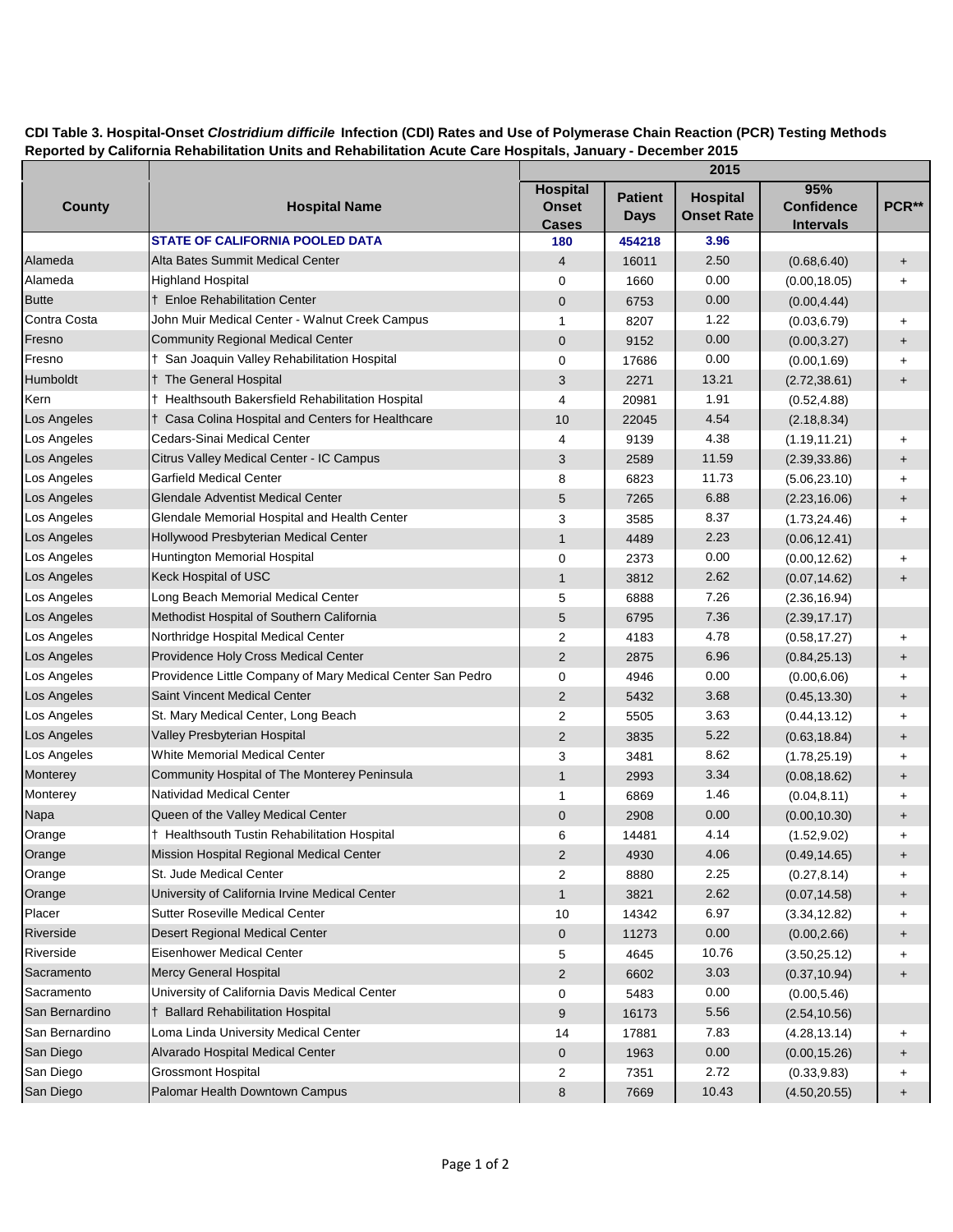| CDI Table 3. Hospital-Onset Clostridium difficile Infection (CDI) Rates and Use of Polymerase Chain Reaction (PCR) Testing Methods |  |
|------------------------------------------------------------------------------------------------------------------------------------|--|
| Reported by California Rehabilitation Units and Rehabilitation Acute Care Hospitals, January - December 2015                       |  |

|                 |                                                            | 2015                                            |                               |                                      |                                              |           |  |
|-----------------|------------------------------------------------------------|-------------------------------------------------|-------------------------------|--------------------------------------|----------------------------------------------|-----------|--|
| County          | <b>Hospital Name</b>                                       | <b>Hospital</b><br><b>Onset</b><br><b>Cases</b> | <b>Patient</b><br><b>Days</b> | <b>Hospital</b><br><b>Onset Rate</b> | 95%<br><b>Confidence</b><br><b>Intervals</b> | PCR**     |  |
|                 | <b>STATE OF CALIFORNIA POOLED DATA</b>                     | 180                                             | 454218                        | 3.96                                 |                                              |           |  |
| San Diego       | Paradise Valley Hospital                                   | 1                                               | 2343                          | 4.27                                 | (0.11, 23.78)                                | $+$       |  |
| San Diego       | Scripps Memorial Hospital - Encinitas                      | $\overline{4}$                                  | 6664                          | 6.00                                 | (1.64, 15.37)                                | $\ddot{}$ |  |
| San Diego       | <b>Sharp Memorial Hospital</b>                             | 3                                               | 7910                          | 3.79                                 | (0.78, 11.08)                                | $+$       |  |
| San Diego       | <b>Tri-City Medical Center</b>                             | $\mathbf 0$                                     | 2255                          | 0.00                                 | (0.00, 13.28)                                | $\ddot{}$ |  |
| San Francisco   | California Pacific Medical Center - Davies Campus Hospital | 1                                               | 9882                          | 1.01                                 | (0.03, 5.64)                                 | $\ddot{}$ |  |
| San Francisco   | Laguna Honda Hospital & Rehabilitation Center              | $\mathbf{0}$                                    | 431                           | 0.00                                 | (0.00, 69.51)                                | $\ddot{}$ |  |
| San Francisco   | Saint Francis Memorial Hospital                            | 4                                               | 5203                          | 7.69                                 | (2.09, 19.68)                                | $+$       |  |
| San Francisco   | St. Mary's Medical Center                                  | $\mathbf{1}$                                    | 4672                          | 2.14                                 | (0.05, 11.93)                                | $\ddot{}$ |  |
| San Joaquin     | Lodi Memorial Hospital                                     | $\mathbf 0$                                     | 2260                          | 0.00                                 | (0.00, 13.26)                                | $+$       |  |
| San Luis Obispo | Marian Regional Medical Center, Arroyo Grande              | $\overline{7}$                                  | 5457                          | 12.83                                | (5.16, 26.43)                                | $\ddot{}$ |  |
| Santa Barbara   | Santa Barbara Cottage Hospital                             | $\overline{2}$                                  | 9405                          | 2.13                                 | (0.26, 7.68)                                 | $+$       |  |
| Santa Clara     | El Camino Hospital Los Gatos                               | $\mathbf{0}$                                    | 6446                          | 0.00                                 | (0.00, 4.65)                                 | $\pm$     |  |
| Santa Clara     | Good Samaritan Hospital, San Jose                          | 1                                               | 4998                          | 2.00                                 | (0.05, 11.15)                                | $+$       |  |
| Santa Clara     | Santa Clara Valley Medical Center                          | 11                                              | 13303                         | 8.27                                 | (4.13, 14.80)                                | $\ddot{}$ |  |
| Santa Cruz      | Dominican Hospital                                         | 0                                               | 5761                          | 0.00                                 | (0.00, 5.20)                                 | $+$       |  |
| Solano          | Kaiser Foundation Hospital and Rehab Center, Vallejo       | $\overline{4}$                                  | 16685                         | 2.40                                 | (0.65, 6.14)                                 | $\ddot{}$ |  |
| Sonoma          | Santa Rosa Memorial Hospital                               | 4                                               | 3252                          | 12.30                                | (3.35, 31.49)                                | $+$       |  |
| Tulare          | Kaweah Delta Medical Center                                | $\mathbf 0$                                     | 7542                          | 0.00                                 | (0.00, 3.97)                                 |           |  |
| Ventura         | Los Robles Hospital & Medical Center - East Campus         | 1                                               | 6252                          | 1.60                                 | (0.04, 8.91)                                 | $\ddot{}$ |  |
| Ventura         | St Johns Regional Medical Center                           | 3                                               | 6452                          | 4.65                                 | (0.96, 13.59)                                | $\ddot{}$ |  |

\*\* PCR: [+] = Hospital used PCR, [ ] = Hospital did not use PCR in 2015. PCR testing is more sensitive than other testing methods and therefore may increase the number of cases of CDI identified.

Note: Rate per 10,000 patient days; 95% exact confidence intervals calculated based on Poisson distribution

† Free standing rehabilitation hospital